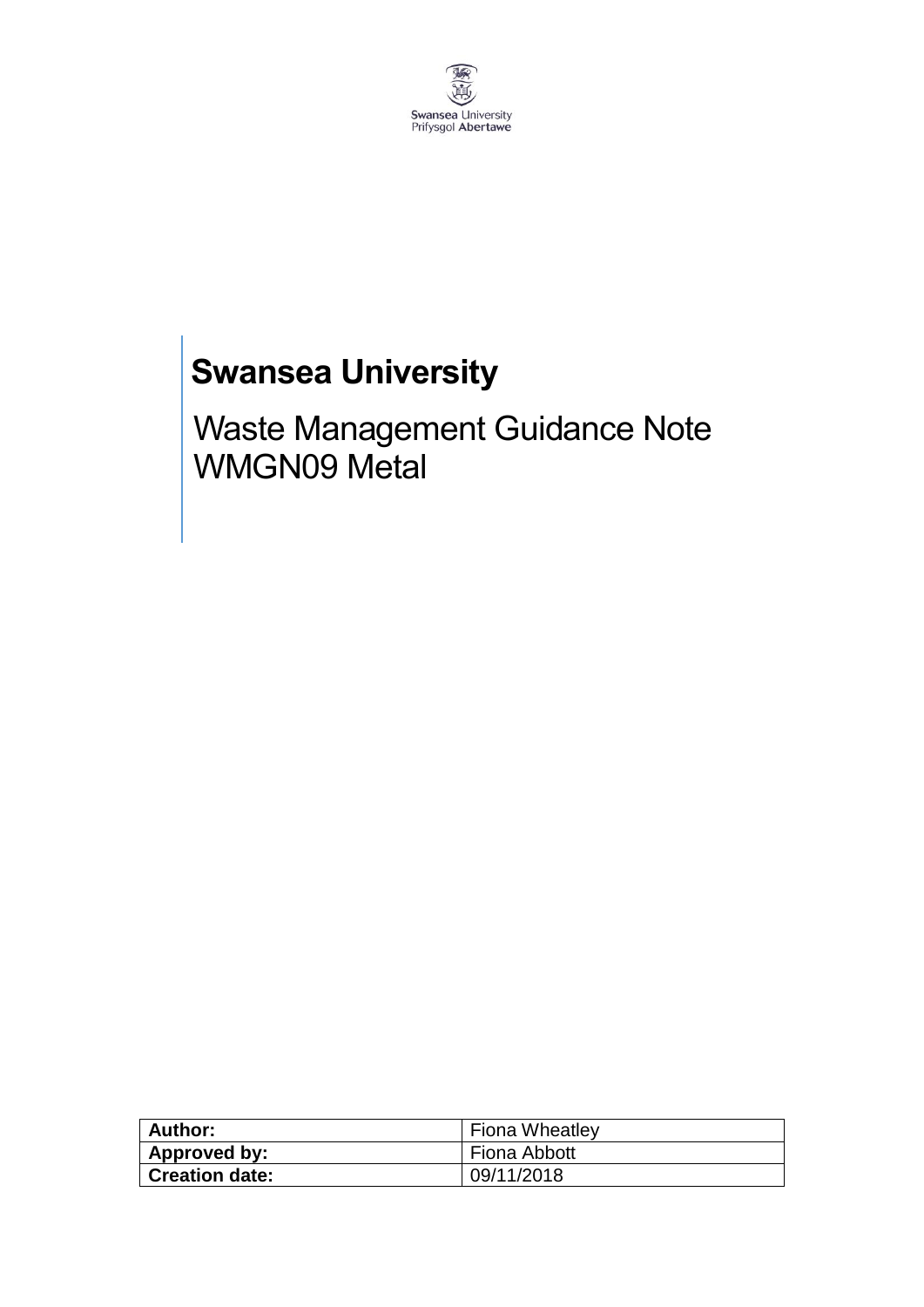| <b>Waste Management Guidance Note WMGN09</b> |                                        |
|----------------------------------------------|----------------------------------------|
| <b>Metal</b>                                 |                                        |
| <b>Location Generated</b>                    | All areas                              |
| <b>EWC</b>                                   | $20 - 01 - 40$                         |
| Type                                         | <b>Controlled Waste Non-Hazardous</b>  |
| <b>Disposal Method</b>                       | Segregated for recycling               |
| Bin/Bag Type                                 | External 240I wheelie bins / Clear Bag |

## **Duty of Care Requirements**

Any business or public body that generates waste materials should apply the waste hierarchy to all streams in order to minimise the amount of waste sent for disposal. In practice, this means ensuring all wastes are segregated at source and disposed of via the correct stream. General municipal waste should therefore be the last option for waste.

The University has committed to segregating its waste at source and focusing on separating key recycling streams; cans, paper, plastics, food and glass. Segregation at source improves recyclate quality and also adheres to the Waste Regulations (England and Wales) 2011. The Regulations stipulate that materials such as paper, metal, plastic and glass must be collected separately if it is necessary to encourage high quality of the recycling of the material.

Though classified as non-hazardous it is a legal requirement under the Hazardous Waste Regulations to segregate hazardous wastes from non-hazardous wastes and to ensure that all wastes are correctly classified. Incorrectly disposing of hazardous waste via the general municipal waste stream can lead to legal and financial penalties dependent upon the severity of the noncompliance.

Metal waste is highly recyclable; the process saves energy and reduced  $CO<sub>2</sub>$  emissions in production methods using recycled materials, e.g. aluminium – 95% energy saving, copper 85%, lead 60% and steel 60-75%.

#### **Items**

Metal recycling will include items such as;

- Metal shelving
- Furniture frames
- Metal stands
- Clean workshop off-cuts

Metal waste should not deposited into the internal quad/duo recycling bins, nor external non-recycling or recycling bins. For any material that has an unknown composition and/or contamination, then lease contact the Sustainability team (**[estates](mailto:estates-waste@swansea.ac.uk)[waste@swansea.ac.uk](mailto:estates-waste@swansea.ac.uk)**) for guidance and further details.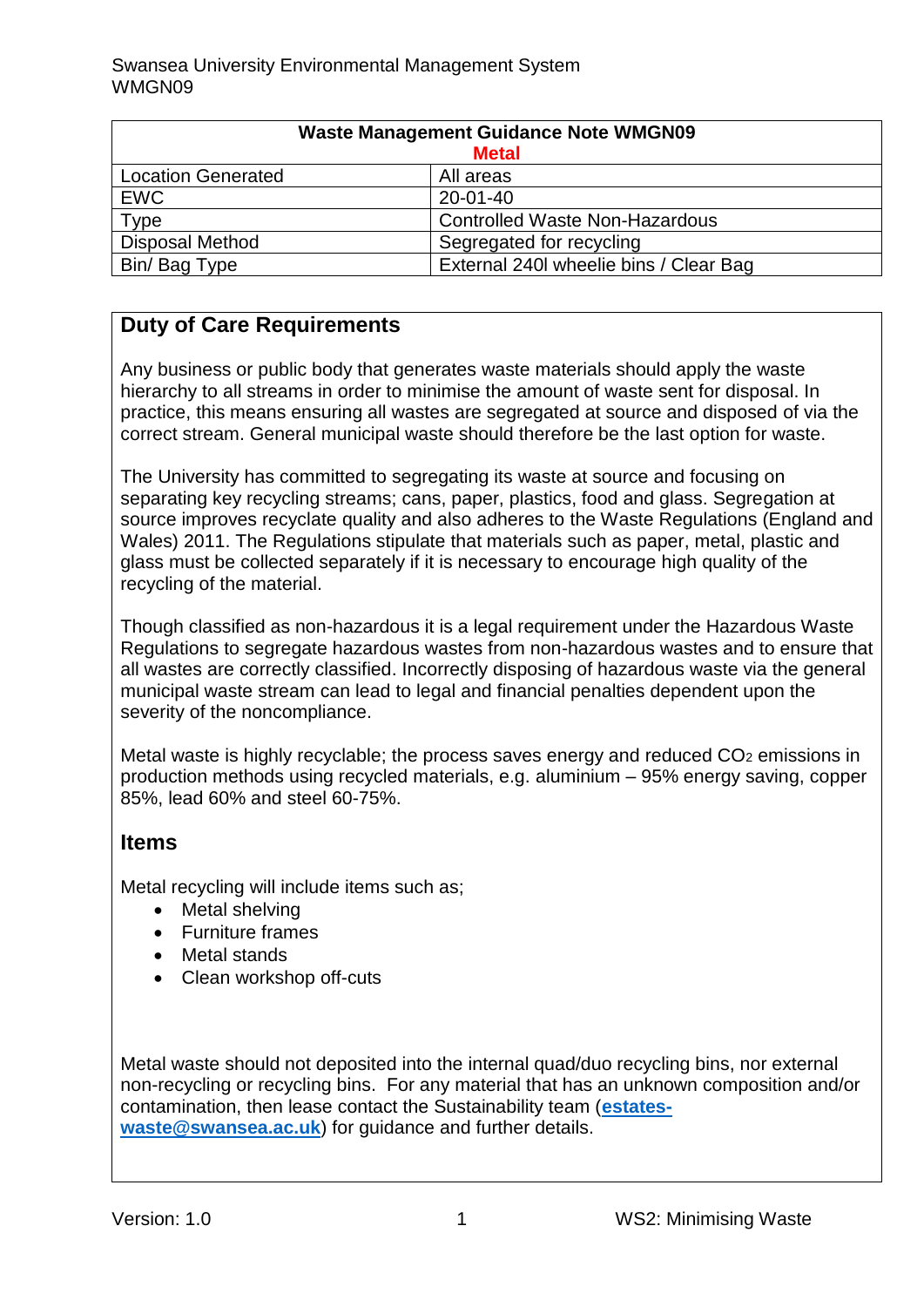#### **Disposal Instructions**

The University has an external metal skip on the Singleton Campus into which all types of metal waste is accepted. However, any contaminated metal must not be placed into the skip.

See [WMGN31](https://staff.swansea.ac.uk/media/wmgn31-oil-contaminated-soild-waste.pdf) for guidance on contaminated metal disposal, such a swarf.



Figure 1 – Swansea University 35 yard roll on-roll off metal skip

At both Singleton and Bay campuses for the collection of large pieces of metal please place a works order via the University's [Help Desk](https://quemis.swan.ac.uk/Q2_Live/login) portal. Collection will be completed within 5 working days of works order submission. If located at Singleton, to bring metal waste directly to the metal skip, please email [estates-waste@swansea.ac.uk](mailto:estates-waste@swansea.ac.uk) first for access.

#### **Disposal Cost**

The disposal cost is factored into the University's waste management service provision; therefore there is no direct cost to individuals/Colleges/PSUs. However individuals can minimise cost and contribute the University's target to achieve 63% diversion rate away EFW or landfill by utilising the general waste stream only when required.

### **Labelling**

See template

**For further guidance please contact [estates-waste@swansea.ac.uk](mailto:estates-waste@swansea.ac.uk)**